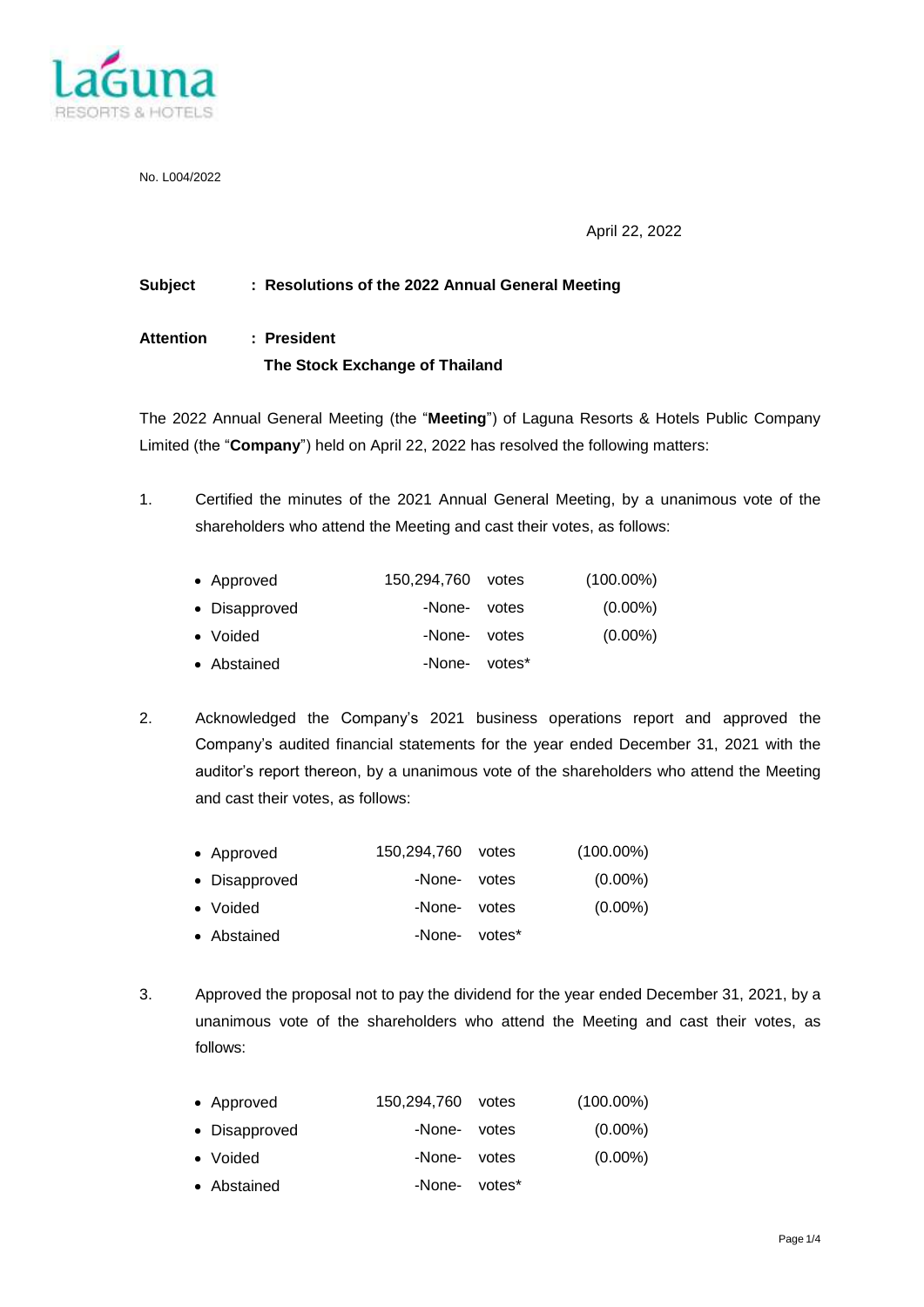

- 4. Approved the re-election of all 4 retiring directors, namely Dr. Jingjai Hanchanlash, Mr. Ho Ren Hua, Mr. Ho KwonCjan and Mr. Eddy See Hock Lye for another term of directorships, by the vote of the shareholders who attend the Meeting and cast their votes, as follows:
	- 1) Dr. Jingjai Hanchanlash

|    | Approved              | 150,292,760 | votes  | (99.9987%)   |
|----|-----------------------|-------------|--------|--------------|
|    | Disapproved           | 2,000       | votes  | (0.0013%)    |
|    | Voided<br>٠           | -None-      | votes  | $(0.00\%)$   |
|    | Abstained             | -None-      | votes* |              |
| 2) | Mr. Ho Ren Hua        |             |        |              |
|    | Approved              | 150,294,760 | votes  | $(100.00\%)$ |
|    | Disapproved           | -None-      | votes  | $(0.00\%)$   |
|    | Voided                | -None-      | votes  | $(0.00\%)$   |
|    | Abstained             | -None-      | votes* |              |
| 3) | Mr. Ho KwonCjan       |             |        |              |
|    | Approved              | 150,294,760 | votes  | $(100.00\%)$ |
|    | Disapproved           | -None-      | votes  | $(0.00\%)$   |
|    | Voided                | -None-      | votes  | $(0.00\%)$   |
|    | Abstained             | -None-      | votes* |              |
| 4) | Mr. Eddy See Hock Lye |             |        |              |
|    | Approved              | 150,294,760 | votes  | $(100.00\%)$ |
|    | Disapproved           | -None-      | votes  | $(0.00\%)$   |
|    | Voided                | -None-      | Votes  | $(0.00\%)$   |
|    | Abstained             | -None-      | votes* |              |

5. Approved, by not less than two-thirds of the total number of the votes of the shareholders who attend the Meeting and are eligible to vote, the directors' remuneration equivalent to the fee in 2020 (15% reduction in directors' remuneration is no longer applicable as the year 2021) for all members of the Board of Directors, the Audit, Risk and Corporate Governance Committee (ARCG), and the Nomination and Remuneration Committee (NRC). Details of the remuneration are as follow: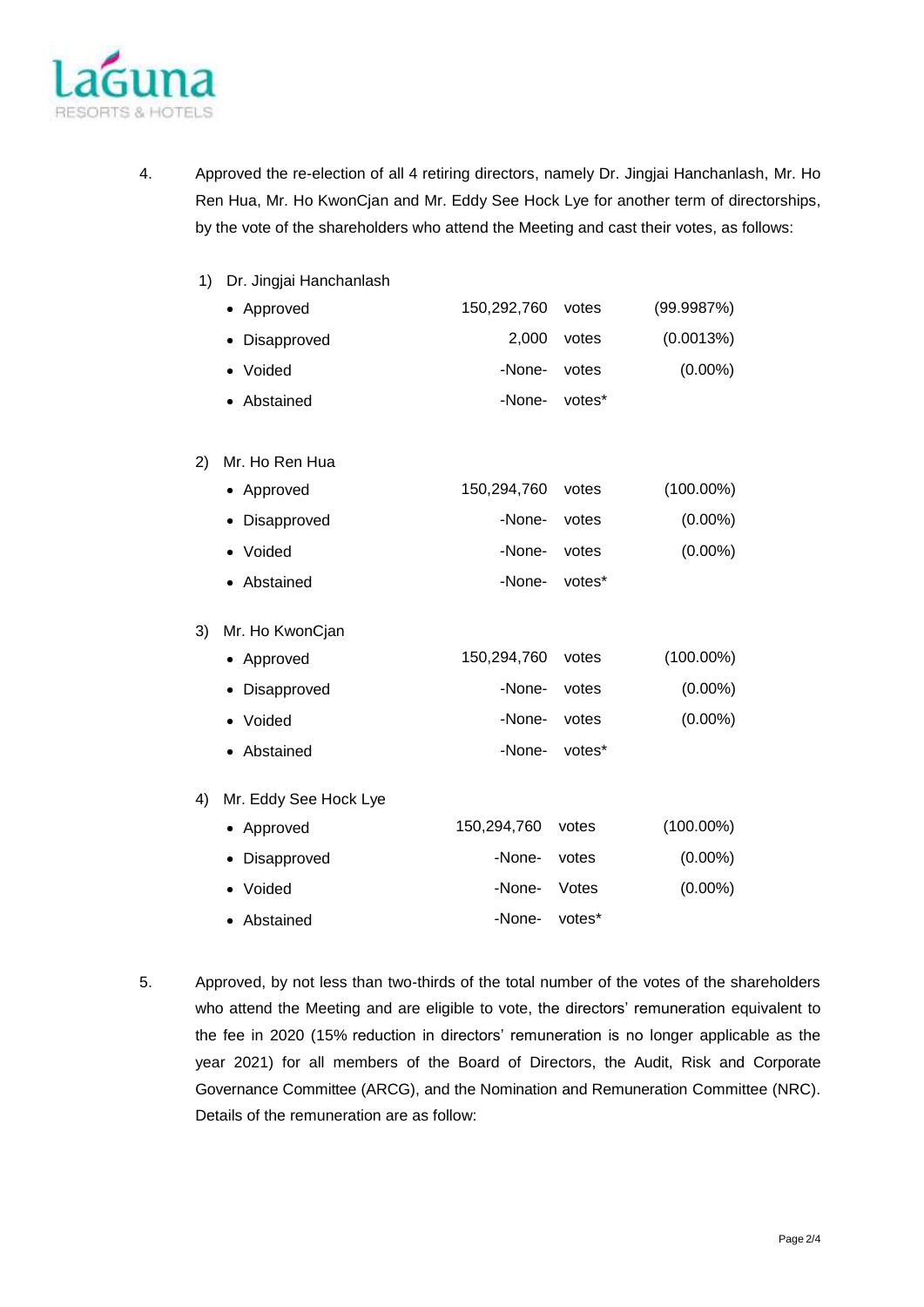

#### **Board of Directors**

| <b>Position</b>        | <b>Remuneration</b><br>/ Meeting / Person (Baht) |         |         | <b>Spa &amp; Gallery Vouchers</b><br>/ Year / Person |                                         |      |
|------------------------|--------------------------------------------------|---------|---------|------------------------------------------------------|-----------------------------------------|------|
|                        | 2022                                             | $2021*$ | 2020    | 2022                                                 | 2021                                    | 2020 |
| Chairman of the Board  | 262,000                                          | 223,000 | 262,000 |                                                      |                                         |      |
| Independent Director   | 175,000                                          | 149,000 | 175,000 |                                                      | USD2,000<br>(Approximately Baht 60,000) |      |
| Non-Executive Director | 175,000                                          | 149,000 | 175,000 |                                                      | USD2,000<br>(Approximately Baht 60,000) |      |
| Director               | 115,000                                          | 98,000  | 115,000 |                                                      |                                         |      |

## **Audit, Risk and Corporate Governance Committee and**

### **Nomination and Remuneration Committee**

| <b>Position</b> | <b>Remuneration</b><br>/ Meeting / Person (Baht) |         |        |  |
|-----------------|--------------------------------------------------|---------|--------|--|
|                 | 2022                                             | $2021*$ | 2020   |  |
| Chairman        | 87,000                                           | 74,000  | 87,000 |  |
| Member          | 45,000                                           | 38,000  | 45,000 |  |

\* 2021 fees with 15% voluntarily reduction from 2020 fees and are rounded up to the nearest thousand Baht, took effect since August 2020.

The proposed remuneration for the year 2022 will take effect from January 1, 2022 and for each subsequent year, unless or until resolved otherwise by a general meeting of the shareholders of the Company. Details of the votes are as follows:

| • Approved    | 150,294,760 votes | $(100.00\%)$ |
|---------------|-------------------|--------------|
| • Disapproved | -None- votes      | $(0.00\%)$   |
| • Voided      | -None- votes      | $(0.00\%)$   |
| • Abstained   | -None- votes      | $(0.00\%)$   |

6. Approved the appointment of Ms. Pimjai Manitkajohnkit, CPA No. 4521 and/or Ms. Sumana Punpongsanon, CPA No. 5872 and/or Mr. Chayapol Suppasedtanon, CPA No. 3972 and/or Ms. Orawan Techawatanasirikul, CPA No. 4807 and/or Ms. Kirdsiri Kanjanaprakasit, CPA No. 6014 and/or Mrs. Gingkarn Atsawarangsalit, CPA No. 4496 and/or Mrs. Nummon Kerdmongkhonchai, CPA No. 8368 of EY Office Limited to be the Company's auditor for the year 2022 with total remuneration not exceeding Baht 600,000, by a unanimous vote of the shareholders who attend the Meeting and cast their votes, as follows: